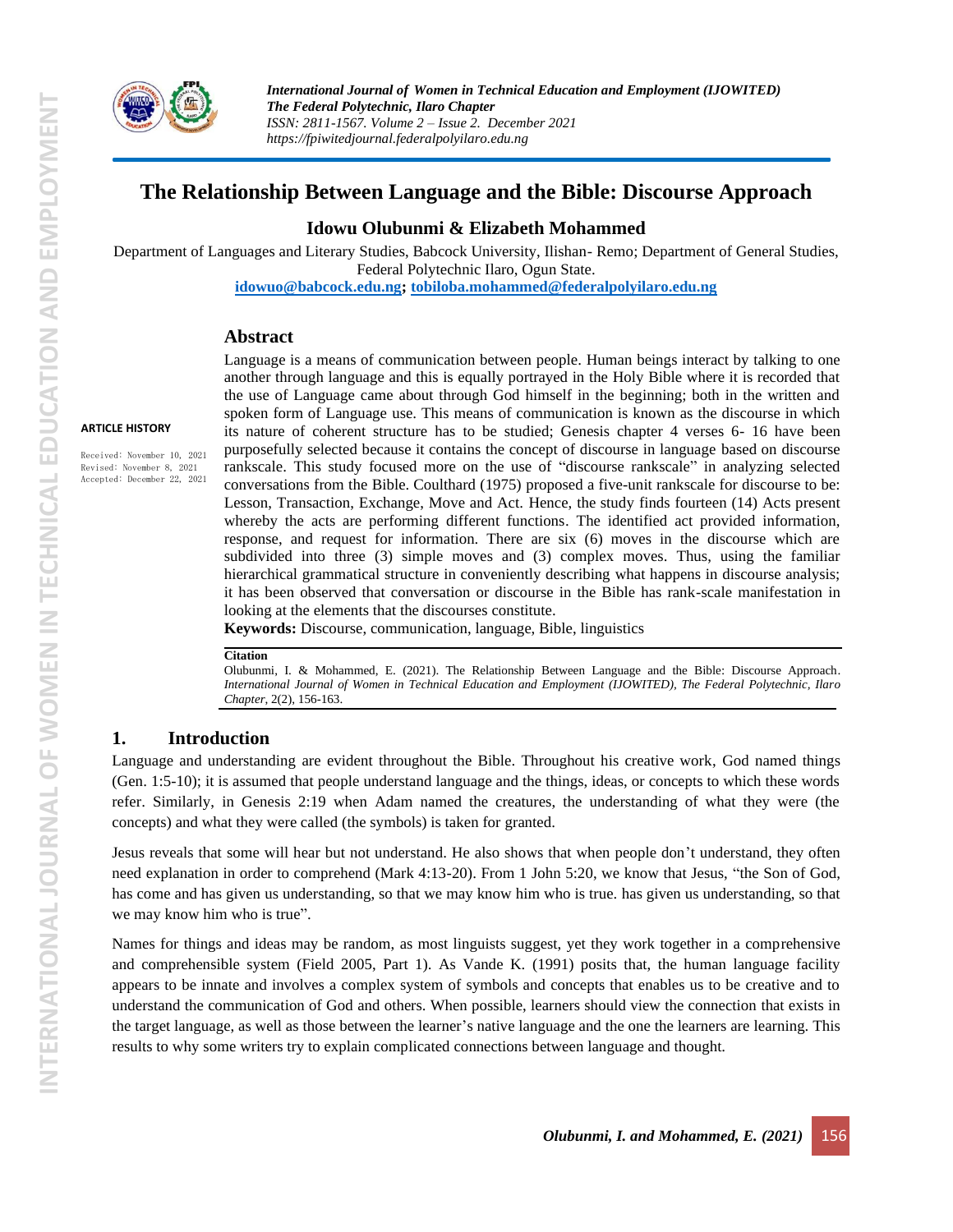

Linguistics, the scientific study of language, can be described as a "crossroads discipline. Language is connected to human experience; linguistics is a point of centralized traffic, intersecting with fields such as sociology, psychology, anthropology, pedagogy, philosophy, neurology, computer science, history, and theology. The Bible as a linguistic artifact and its interpretation will be unrelated to what the readers think about language" (ibid., p. 134). The major movements of contemporary linguistics have impacted and even "changed the course of biblical studies" (ibid., p. 135). 2 Post-modemism has demonstrated views of language that are antithetical to the Bible as a record of God's authority.

Analyzing biblical content through a linguistic lens enriches understanding and appreciation of God's Word. Having a biblical worldview as a point of departure also aids in discerning among a variety of theories presented by linguists with world views of various stripes. Viewing the Bible through linguistics and out of the conviction of Christian faith facilitates intelligent engagement with contemporary philosophy and aids in the task of interpreting God's Word.

Conducting linguistic analysis of the Bible narrative reminds one of the humanity and authenticity of the Bible's authors and its protagonists. Its writers occasionally struggle to communicate the ineffable. All of them labor to deliver a God-given message they have been called to share. As described by Ellen White (1958: 2) these changes have not always been to the benefit of belief in the Scripture. As Ward (2002) observes, "[The] growth of philosophical and biblical interest in language and literature might be thought at least to open the possibility for a renewed conception of what the Bible is and of how it functions, and therefore of a renewed confession of the doctrine of the Scripture. In fact, though, among theologians who have been influenced by the focusing of interests in language and literature, new linguistic and literary conceptualities are often taken to confirm and deepen, rather than to challenge, the disrepute into which doctrines of the Scripture have fallen. This state of affairs is not necessary, however." (pp. 4-5). Nevertheless, "recently, a small number of theologians have adopted the basic concepts of speech act theory for theological purposes, finding in them the resources to develop a renewed conception of Scripture which remains largely in line with orthodox Protestant doctrines of Scripture" (ibid., pp. 13- 14).

The Bible is written by inspired men, but it is not God's mode of thought and expression. It is that of humanity. God, as a writer, is not represented. Men will often say such an expression is not like God. But God has not put Himself in words, in logic, in rhetoric, on trial in the Bible. The writers of the Bible were God's penmen, not His pen. Look at the different writers. (p. 21)

At times the Bible authors also transmit seemingly mundane information fascinating to the linguist. In reading these everyday details, one is struck anew by the Scripture's highly accurate reflection of even commonplace human experience that is surprisingly recognizable in modem times. Though separated from these individuals by time and space, viewing them through a linguistic lens throws them into sharp relief, fills in their outlines, and makes them come alive as the thinking, feeling, speaking, and believing individuals they once were.

Taking God at His word, as communicated through the Bible, encourages the examination of linguistic assumptions and hypotheses in the greater light of the Scriptures. (Ellen White 1954):

In Linguistics wide range of style and subjects, the Bible interests every mind, and it is a means of appeal to people. The Bible provides the principles of government for the control of the state, the regulation of household-principles that human wisdom cannot be equaled to, and the most profound philosophy, poetry and sublime that are laid down to guide humans.

# **Theoretical framework**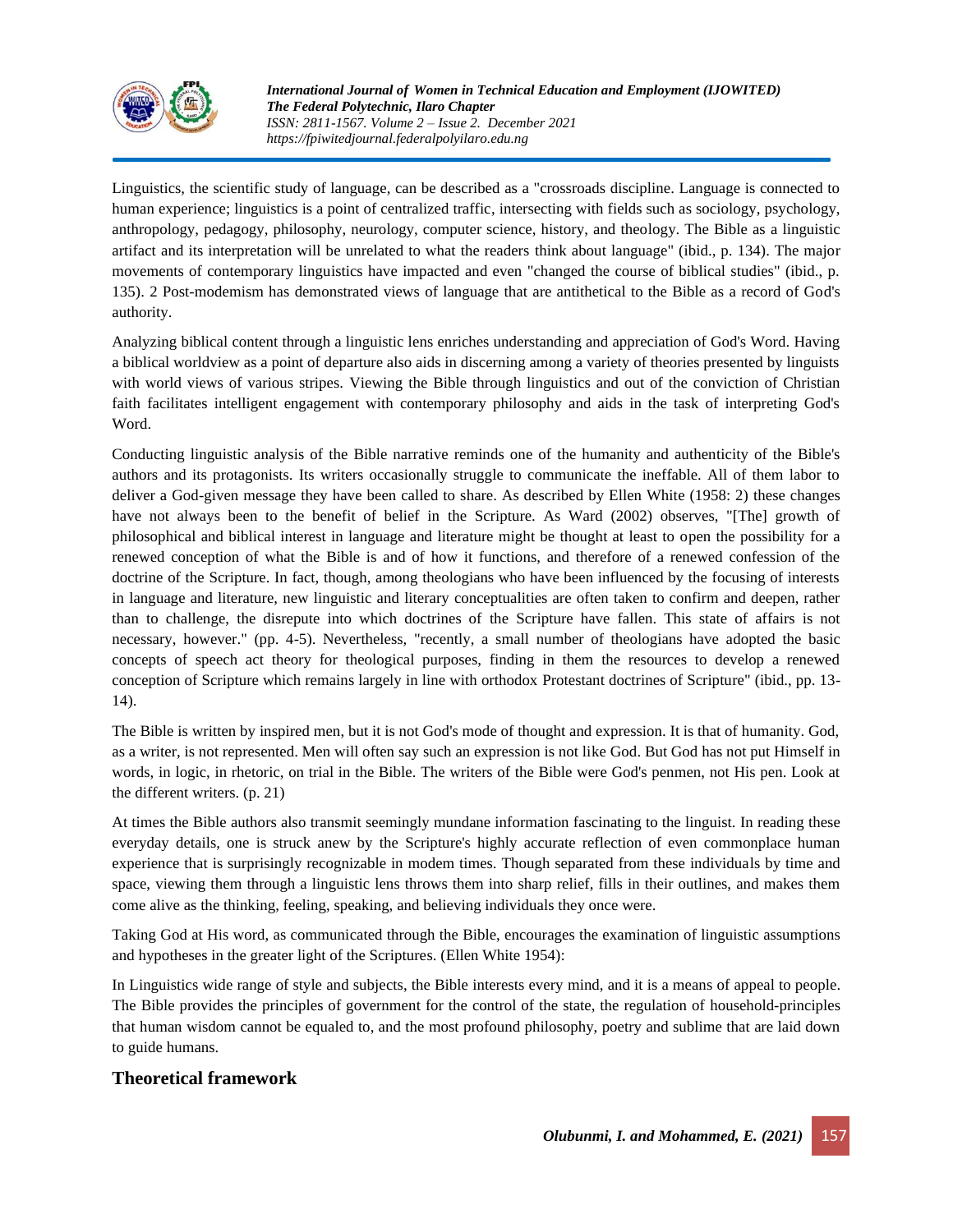

According to Osisanwo (2003), for meaning to be relevant, the contexts and situation must be established. These situational contexts are examined by pragmaticism. Sinclair and Coulthard (1977) defined discourse analysis as the study of conversation; that is, pragmatics is the study of how a writer, or a speaker encodes messages and how the readers or the listener of the message decodes the message.

Cook (1999:4) identifies different ways of categorizing discourse; by situation, function, participants, text, substance, or by a combination of these factors. Brown and Yule (1983) categorized discourse function into two. These are transactional and interactional functions of discourse. Transactional discourse focuses on the passing of information from one person to another while interactional involves discussions among people to maintain social relationship.

However, this study will focus more on the use of discourse rankscale in analyzing selected conversations from the Bible. Coulthard (1975) proposed a five-unit rankscale for discourse to be: Lesson, Transaction, Exchange, Move, Act.

Discourse to be analyzed is selected from the Old Testament; the book of Genesis chapter 4: 6- 15

**Act**: act is the lowest unit on the discourse rank-scale, and by composition, it is the smallest discourse unit. For the purpose of this analysis, three main types of acts will be selected as they appear to form the core in all discourse situation. These are informative act, elicitation act and directive act.

**Informative act:** they give pieces of information with different responses which can be negative or positive.

**Elicitation Act:** this comes as a question requiring an answer. There is usually a predicted answer which warrants question requiring an answer.

**Directive Act:** this type requests for action.

#### **Move**

**A** move in discourse is the single minimal contribution of a participant in a talk at once. It consists of one or more acts. A move is said to be simple when it contains only one act, or complex when it has more than one act as its constituents. Sinclair and Coulthard (1975) identified 5 five types of moves based on classroom discourse. These are called; focusing move, framing move, opening move, answering move and follow-up move.

#### **Exchange**

An exchange is formed by a set of moves. When a speaker X initiates a talk and speaker Y responds while speaker X gives a follow-up or feedback, an exchange has been achieved.

#### **Transaction and Lesson**

Lessons are made up of transactions. The two have been taken together because they originated from Sinclair and Courtyard's (1975) classroom discourse analysis. A transaction is made up of an exchange or exchanges.

# **2. Review on the Relationship between Language and the Bible**

The relationship between the Bible and Language studies begins with the account of creation. Information about language starts as soon as the words do, and the first information we get about language is about discourse structure, which, in linguistic jargon, means language about events. Typically, although there is sometimes minor variation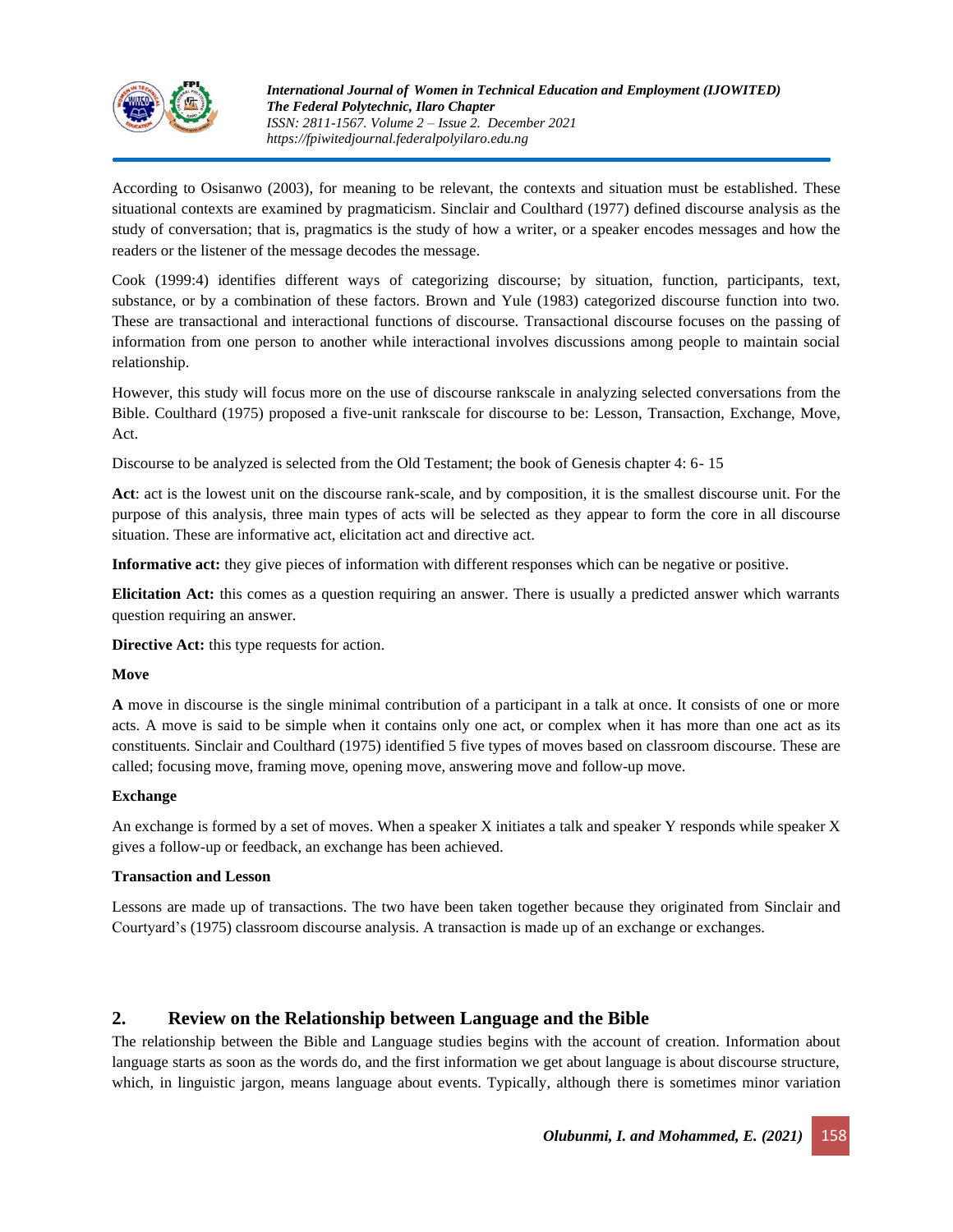

when meaning is introduced, the study of linguistics is introduced starting with sounds (phonetics), then sound structure (phonology), then units of meaning (morphology, then semantics), then units of grammar (syntax), then language in communication (socio- linguistics), then whole chunks of language, such as paragraphs or books (discourse analysis). This order is used largely because of an evolutionary approach: Animals make sounds, but people use everything up to and including discourse; and the assumption is that we started out as animals. However, that is not how God created the universe. In creating, God used sound, speech is spoken (as distinguished from written) language - but that is not where the analysis starts. Rather, creation begins with a statement, which includes the required discourse elements: time ("In the beginning"), character ("God"), causality ("created"), and place ("the heavens and the Earth").

In the words used, there is additional information about time and character. First, the narrator of this text is not directly God (God inspired it, but He did not override the human author's linguistic perspective). Rather, the narrator refers to God in the third person, which is why he writes "God created" instead of writing "I created," which would place God as the direct narrator; or "You created," which would make God the audience for the narrator's account of creation. In other words, the narrator is an indirect character in Genesis 1. Also, the tense marking on "created" gives the narrator a time different from the event described in the discourse. The narrator is chronologically looking back to the time of creation. Had the narrator been writing from God's perspective before creation in eternity past, the passage would have said "God will create," and had the narrator been writing from the perspective of God at the time of creation, he would have written "God creates." The narrator's writing is an indirect event; the direct event described in the first chapter of Genesis is the spoken creation that God was doing. Finally, causality is a component of the indirect discourse: The narrator is, from the perspective given by the tense and person information, causing the pen to move on the paper or the chisel to move on the stone, or the stylus to carve in the clay, or however Genesis was written. Thus, in the very first verse, there are two series of events - one reported and one implied - and, therefore, two levels of discourse, which I term the direct (what happened) and the indirect (the writing about what happened).

In linguistic jargon, the direct portion would be studied by syntacticians, semanticists, and morphologists; the indirect portion would be studied by semanticists and discourse analysts. The information given by person and tense is called "deixis" in linguistic jargon; these are words or elements that require a certain perspective in order to mean what they mean. In this case, the perspective gives us information about the narrator. Event structure is straightforward (on the direct level) in Genesis 1, but this should not be understood too narrowly; indirect discourse shows that events can be implied through grammatical and morphological means rather than reported directly as a subject of the text. When God said, "Let there be light," and there was light, the word (and therefore the idea) chronologically and logically preceded the visible light. God's idea of light and God's language about light preceded visible light. Events (discourses in linguistics) are composed of everything required for a context, to use a word that comes up in Biblical exposition. That language precedes creation is an important point: Language was not created and did not evolve from animal grunts or mews. God eternally has language as part of His rationality. Human beings have language because it is part of the image of God. Thus, God's use of language is an exemplar for human use of language, and it can be used to provide information about human language.

A subfield within discourse analysis is pragmatics, which is the study of information that is not stated but that is expected to be understood. If a window were open, and I were to say, "It's cold in here," and the person to whom I was speaking had closed the window, that person would have understood and acted on the pragmatics of what I had said; for nothing in what I said mentioned the window. Similarly, it can be understood from Genesis 1:1-3 that what God says happens. That does not have to be stated directly (although it is). Understanding from the discourse that what God says happens lays the foundation for understanding the later sentence, "Thus says the Lord." It also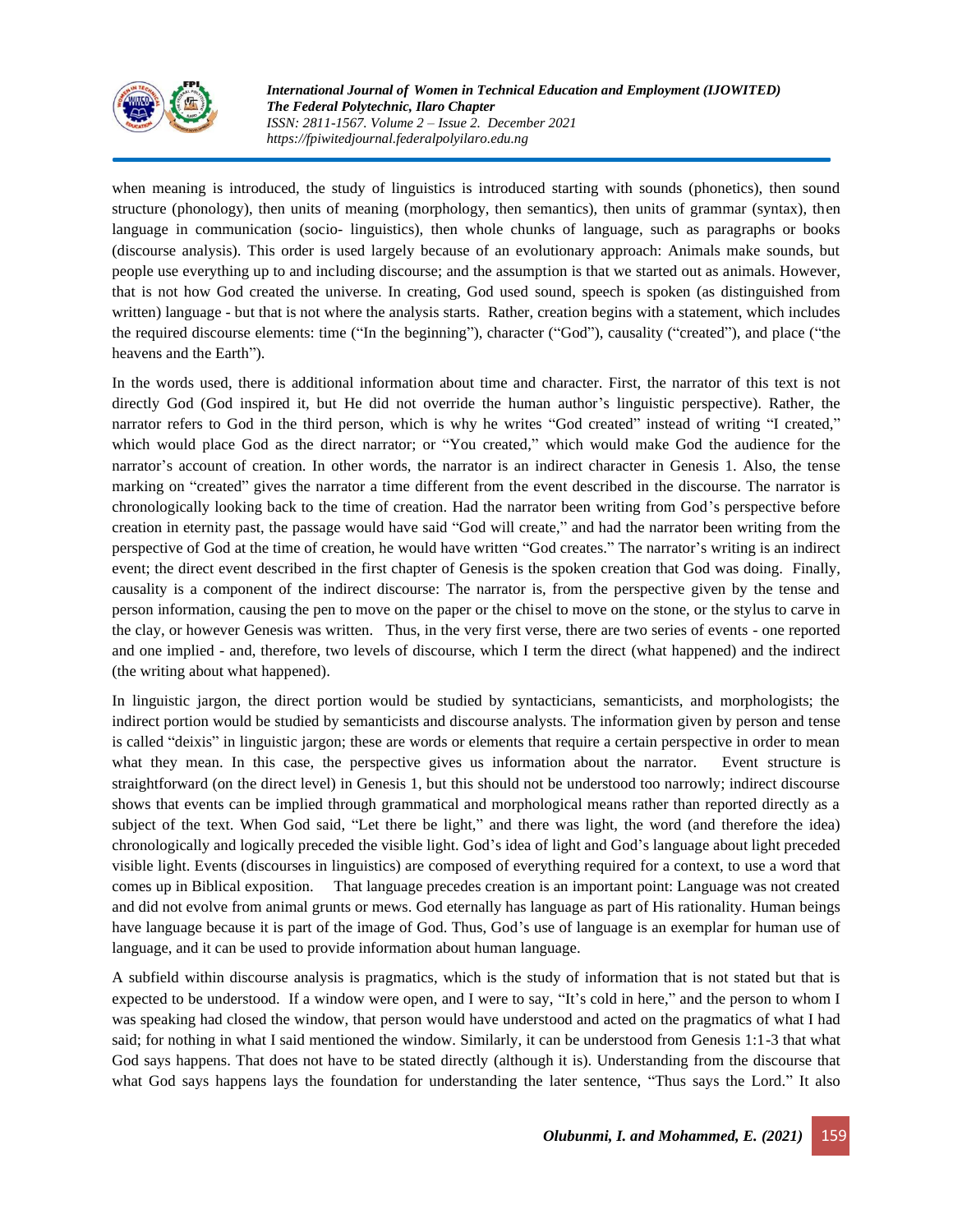

provides an example of how people ought to use language: God's abhorrence of lying makes sense because when God speaks, He describes or creates reality, and when people speak, God commands that human language should express the truth. God did not capriciously decide that human beings should not lie; He objects to lying because He is Truth itself, and His own use of language is truthful. If anyone fails to understand the pragmatics of first words in Genesis 1, the significance of "Thus says the Lord" and God's abhorrence of lying might also be missed.

The indirect aspect of the discourse, the writing about the creation, assumes that there is an audience who will read the discourse. This is another function of language: communication. The study of language as communication is called sociolinguistics. As noted above, a lot more information can be conveyed in language than is explicitly stated. Judges 12 is another example of this: The pronunciation of shibboleth/sibboleth identified people as Gileadite or Ephraimite, and that information, communicated via pronunciation, was used to discriminate. Language-based discrimination is a popular subject in sociolinguistics. God's command to Adam and Eve to be fruitful and multiply gives pragmatic information about God's relationship to them: He is entitled to tell them what to do: He outranks them. Sociolinguists also study what language reveals about hierarchies among people. Human beings possess language as part of the image of God; animals, like the serpent in Genesis 3 and Balaam's donkey in Numbers 22, possess language only for special occasions. It is interesting to note, on the topic of hierarchies revealed by language, that when animals speak, they win the argument (Genesis 3:1-6; Numbers 22:28-38).

The meaning of words or components of words, such as prefixes, suffixes, roots, etc. (semantics), can usually be understood from surrounding discourse. The meaning of words assumes (a point of pragmatics) that people understand the discourse (if there is any question about what a word means, there is a question about what the discourse means; but pragmatics usually clarifies what is meant by a word in a discourse). Stating at the outset what words mean is helpful, but it is not always necessary if people are willing to do discourse analysis on their own: God does not define most terms explicitly at the outset in Genesis 1: The word "day" is a notable exception. The Oxford English Dictionary uses quotations to track the changing semantics of words through the history of the English language, which is a Biblical approach, but it would not work for people who speak only Guniyandi - Guniyandi speakers would need Guniyandi discourses in order to use Guniyandi pragmatics to figure out Guniyandi semantics. In Genesis 1, we can understand that evening and morning compose a day; "day" means an evening and a morning in Genesis 1. This is why Jewish holidays start at sundown on the day prior to the morning of the holiday. In English, a morning and an evening compose a day, which is why we have to do some verbal gymnastics in English to describe Jewish holidays. As another example of understanding semantics from discourse, it is possible to understand the meaning of the term "created" from the discourse. It means making something that was not in existence previously. Light did not exist except as an idea in God's mind until God created it.

Grammar is called syntax in linguistics. The different term is necessary in order to distinguish description from prescription. Linguists study language, even when language is not working as well as it could or according to rules that were invented for it by grammarians. This study is called descriptive linguistics - the study of what actually happens in language. Prescriptive linguistics is what some people think ought to be done with language. In order to be useful, language has to follow rules and be orderly, but the rules that exist in the minds of speakers do not always need to line up with the rules that prescriptive grammarians say should be used. Infinitives are defined as the most basic form of a verb, expressed in English, for example, "to be," "to sit," "to think." In English, it is said that one should not split infinitives, but English speakers can and regularly do split infinitives, English works that way. The prescriptive prohibition against splitting infinitives in English is a holdover from Latin; in Latin, infinitives are single words, for example, "illucere" (to shine on); and Latin is not a language that does much infixing (an infix is like a prefix or suffix, but inside a word rather than on the beginning or end).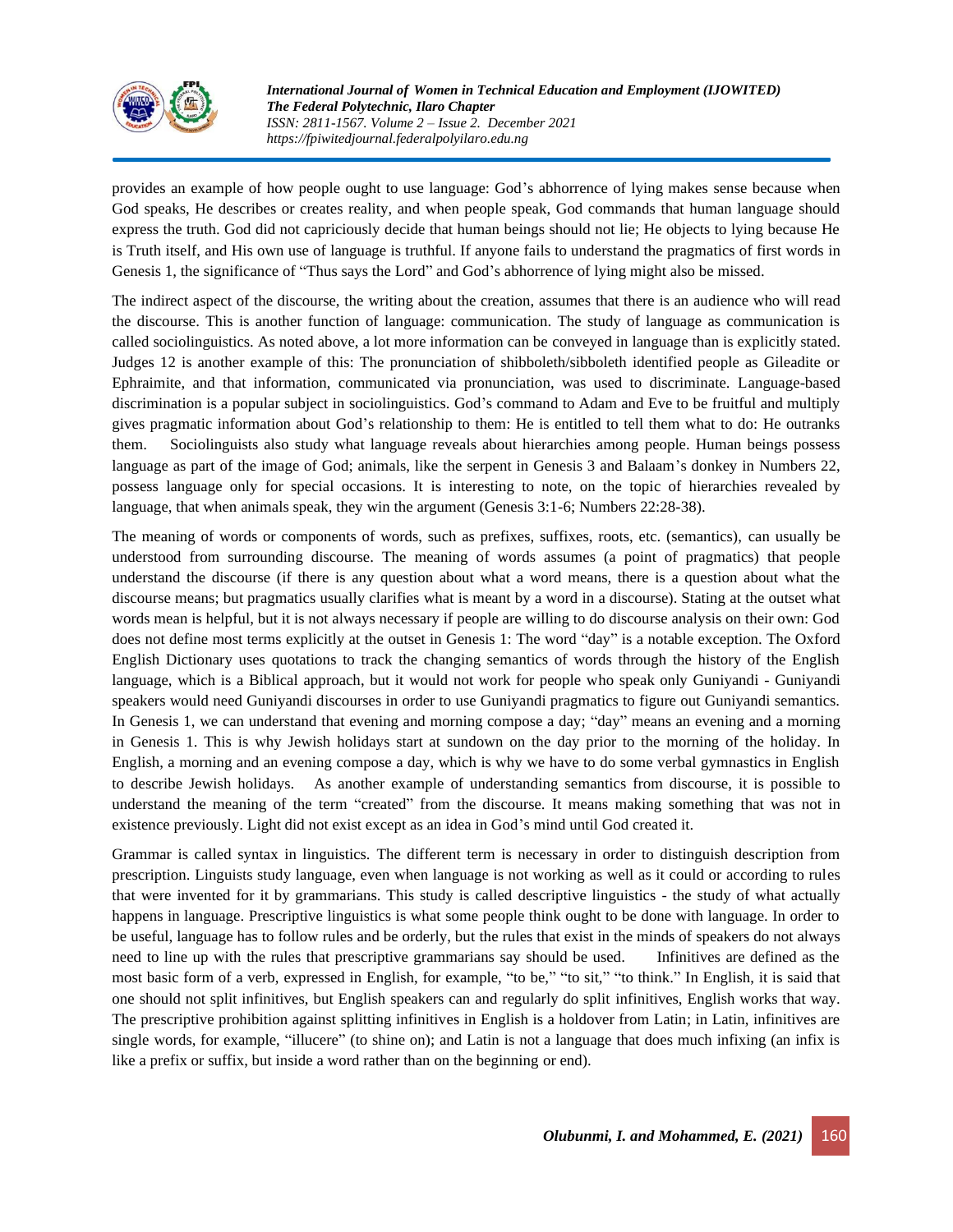

In English, infinitives are two words, so more words can be inserted if the speaker or writer wishes. Splitting infinitives in English is sometimes the most linguistically natural way to express an idea; when not splitting an infinitive is unnatural, a hearer's or reader's attention may be distracted from the idea to be conveyed. God does not speak to people in languages they do not understand (in Daniel 5, the writing on the wall had to be explained, but Daniel was there to explain it, thereby establishing himself as a spokesman for God [a pragmatics point]: God did not leave the king stranded with incomprehensible language). Even when there were prescriptively better languages available, God used common language, Koiné Greek, not the more prestigious classical Greek, to write the New Testament; Christ Himself spoke Aramaic outside the synagogue and read Hebrew in the synagogue. God used Hebrew to write for the ancient Jews. Given God's example of understandability, it is undesirable to distract people from clearly understanding an idea by using language that is not easily understandable. In fact, God says that speaking words that cannot be understood is pointless, and He issues a command against it: I Corinthians 14:9 indicates that unless one is speaking words that are easily understood, the speaking is as good as addressing the air; and in I Corinthians 14:28 He issues the command to be quiet unless it is possible to be understood. God says that speaking words that cannot be understood is pointless, and He issues a command against it.

Syntax is the study of how meaning-bearing elements combine to form words and sentences. Linguist's call meaning-bearing elements "morphemes." These are different from words. The "ed" in the verb "created" conveys the meaning of pastness. The morpheme "-ed" cannot occur independently of a verb in English, so it is not a word, but it still has meaning. "Create" is a morpheme; and because it can occur independently, it is also a word. "Created" is one word composed of two morphemes. Syntacticians will tell us that the past "-ed" is always a verbal suffix: It attaches to the ends of verbs. Syntacticians will also tell us that English is an SVO language, meaning that most declarative sentences in English have a subject element, a verbal element, and an object element, in that order. For emphasis, the O can be placed first: "That (O) I (S) like (V)," as compared to the more customary "I like that." Note that word order contributes to the pragmatics of emphasis. In order to know how the morphemes of "In the beginning God created the heavens and the Earth" compose a sentence and how to understand what the elements mean in relation to one another; we have to know the syntax. Speakers of English know that prepositional phrases often convey temporal or spatial information.

The ability to speak and write is assumed from Genesis 1, but information about the analysis of sound occurs explicitly in Scripture; Judges 12 is an example of this. It is clearly indicated that "s" and "sh" indicate different sounds; if they did not, there would be no basis for the discrimination that clearly follows from the difference. The study of different sounds is called "phonetics." The difference between "s" and "sh" lies in where the tongue is placed in proximity to the roof of the mouth to make the sounds - toward the alveolar ridge for "s" and just throat ward of the alveolar ridge for "sh." The Ephraimites could have been taught to pull their tongues back a short way in their mouths - the place of articulation is the only difference between the sounds. They are both sibilants (hissing sounds) and both unvoiced (without vibration in the vocal cords). This text also leads into phonology, which is the study of how languages treat the sounds that they have. "Shibboleth" and "sibboleth" are the same word. The narrator in this text says that the Ephraimites were pronouncing "Shibboleth" incorrectly, not that they were saying a different word; in linguistic terms, the "s" and "sh" are allophonic, not phonemic, for the Gileadites and Ephraimites. In English, "s" and "sh" alone are enough to make different words: "Sip" and "ship," for example they are phonemic sounds in English. In the language of Gilead/Ephraim, the sounds were recognizably different but did not make different words. An example of non-phonemic sound difference in English is the various sounds that we spell with "t." The sounds indicated by "t" in the words "tack," "stop," "liter," and "cat" are all different sounds.

However, these linguistic aspects seen in the bible proves the relationship between Language studies and the Bible.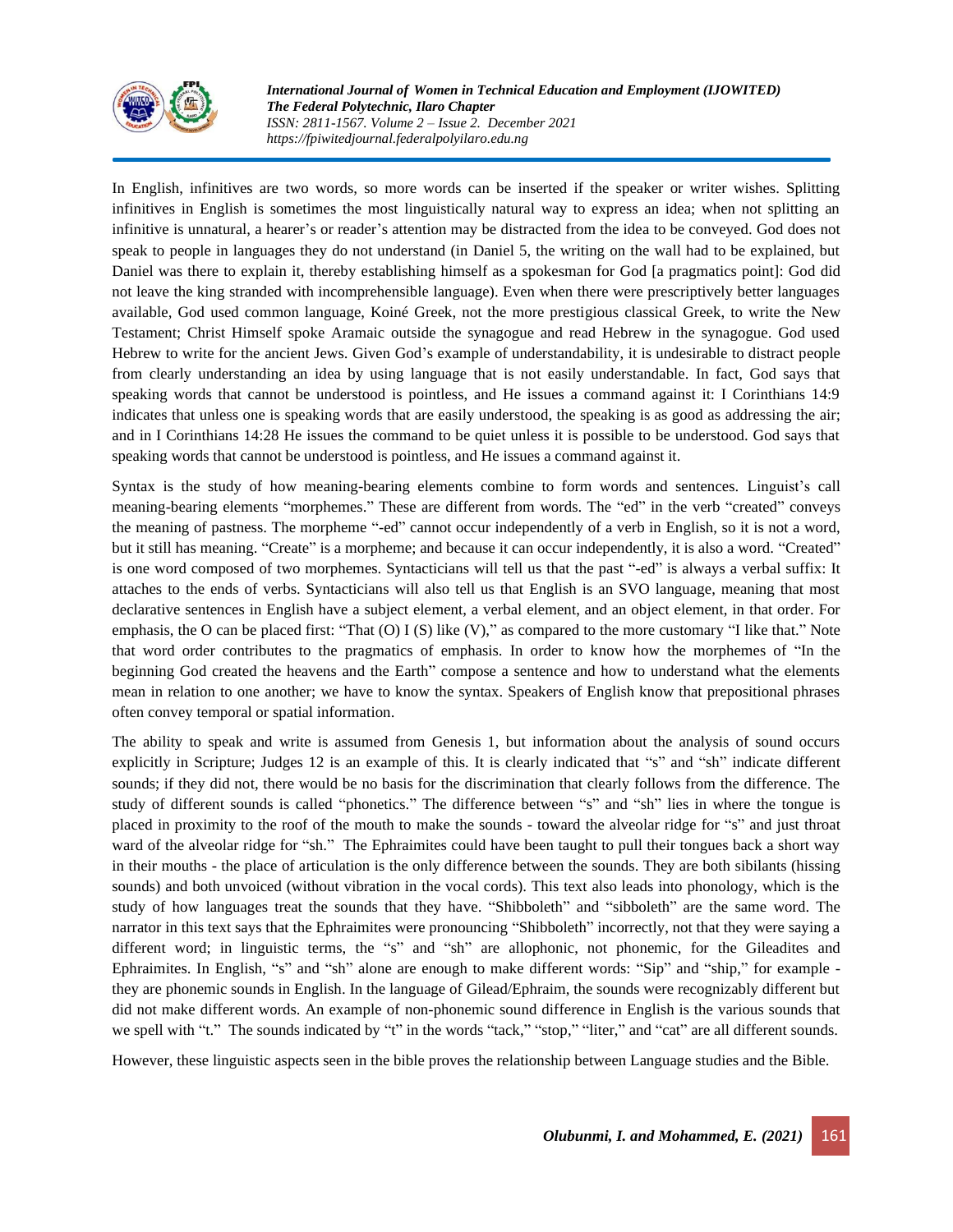

# **3. Analysis**

Focusing on the select bible passage, Genesis 4 verses 6-16 reveals that there are two participants which are; **The Lord** and *Cain*. This is a discourse between The Lord and Cain on the killing of Abel. This selected discourse is a TRANSACTIONAL discourse.

**The Lord to Cain:** Why art thou wroth? And why is thy countenance fallen? If thou doest well, shalt thou not be accepted? And if thou do not well, sin lieth at the door. And unto thee shall be his desire, and thou shalt rule over him. **(Act = Sentence) - Ellicitation and Directive Act - Complex move, opening move. (Gen: 4 vs 6-7)**

The statement, "if thou doest well, shalt thou not be accepted?" this is a rhetoric statement without response.

**The LORD to Cain**: where is Abel thy brother? **(Act = Sentence)** - **Ellicitation Act - Simple move, initiative move (Gen: 4 vs 9)**

**Cain:**I know not: Am I my brother's keeper? **(Act = Sentence)** - **Elicitation Act (immediate, negative response) - Simple move, answering move (Exchange 1) (Gen: 4vs9)**

**The Lord**: what hast thou done? (**Elicitation act**) the voice of thy brother's blood crieth unto me from the ground. And now art thou cursed from the earth, which hath opened her mouth to receive thy brother's blood from thy hand; When thou tillest the ground, it shall not henceforth yield unto thee her strength; a fugitive and a vagabond shalt thou be in the earth**.(Act = Sentence**) - **Informative Act. - Complex move (Gen: 4vs10-12)**

**Cain:** My punishment is greater than I can bear. Behold, thou hast driven me out this day from the face of the earth; and from thy face shall I be hid; and I shall be a fugitive and a vagabond in the earth; and it shall come to pass, that every one that findeth me shall slay me.**(Act = Sentence)** - **Informative Act - Complex move (Exchange 2) (Gen: 4vs13-14)**

**The Lord**: therefore whosoever slayeth Cain, vengeance shall be taken on him sevenfold. **(Act =Sentence)**- **Directive Act - Simple move (Gen:4vs15)**

#### **Discussion**

There are fourteen (14) Acts present whereby the acts are performing different functions such as some provides information, some responding, and some requesting for information. There are six (6) moves in the discourse which are subdivided into three (3) simple moves and (3) complex moves.

# **4. Conclusion**

The discourse presented above, which was generated from Gen 4 is a complex combination of different grammatical units that deals with how meaning is being built up into larger communicative units. Hence, organization of language above the sentence or clause, focuses on the larger linguistic units in the conversational exchange.

However, using the familiar hierarchical grammatical structure in conveniently looking at what happens in discourse analysis, it has been observed that conversation or discourse in the Bible has rank-scale manifestation in looking at the elements that the discourses constitute.

# **References**

Charles, M. (1996). Toward a Theology of Language. *Calvary Baptist Theological Journal* 12, 17-41.

Field, F. (2005). *Essays in the Design of Language*. Santa Ana, Calif.: Calvary Chapel Publishing.